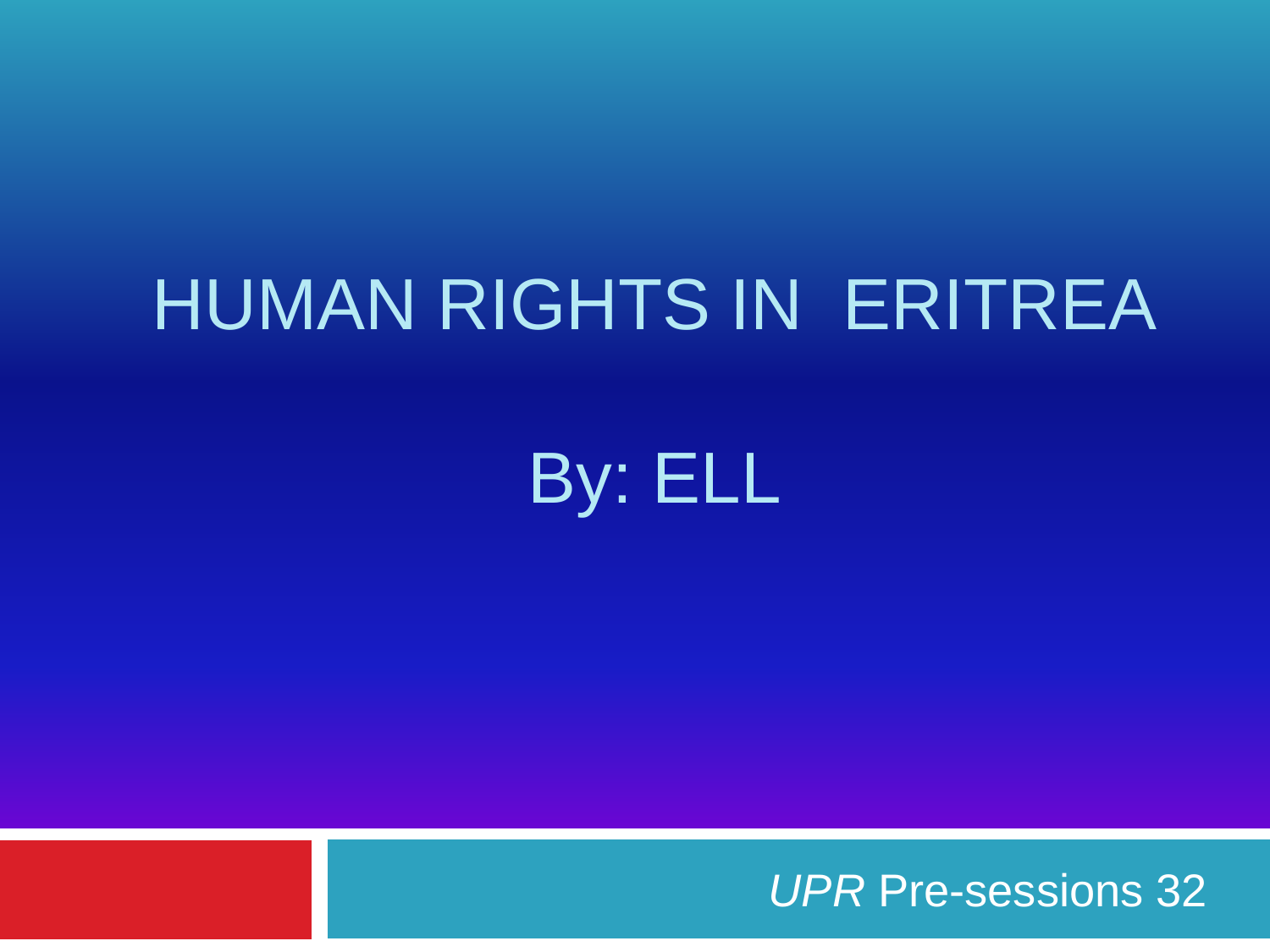

- 1. Detention Conditions.
- 2. Property Rights.
- 3. Co-operation with OHCHR & Mandate Holders.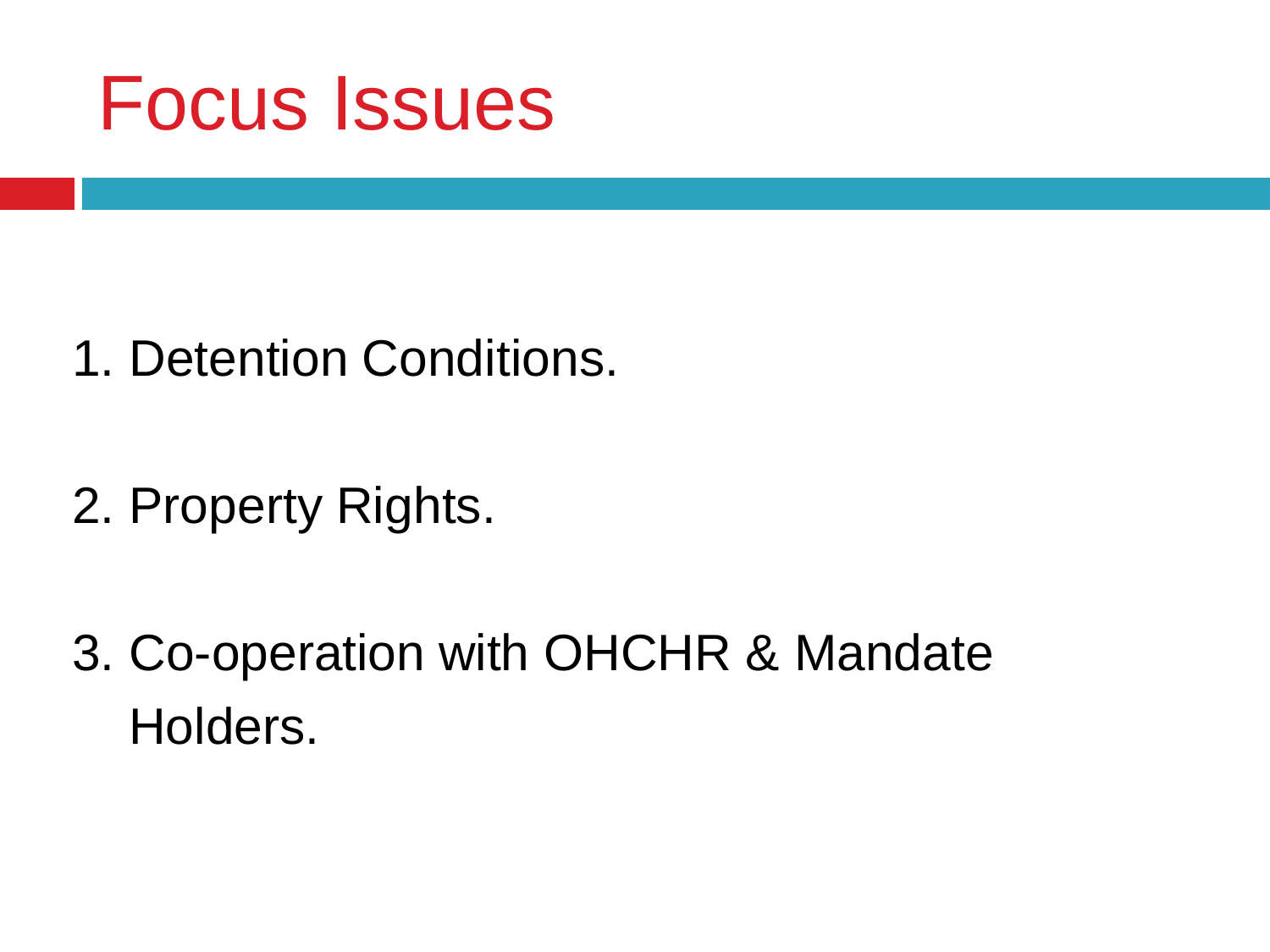## Previous Recommendations 1

- ➢ "Release or bring before a court all persons detained without a charge and respect international standards in the treatment of detainees."
- ➢ Made by (Germany, Slovenia, Norway, Djibouti, and Australia)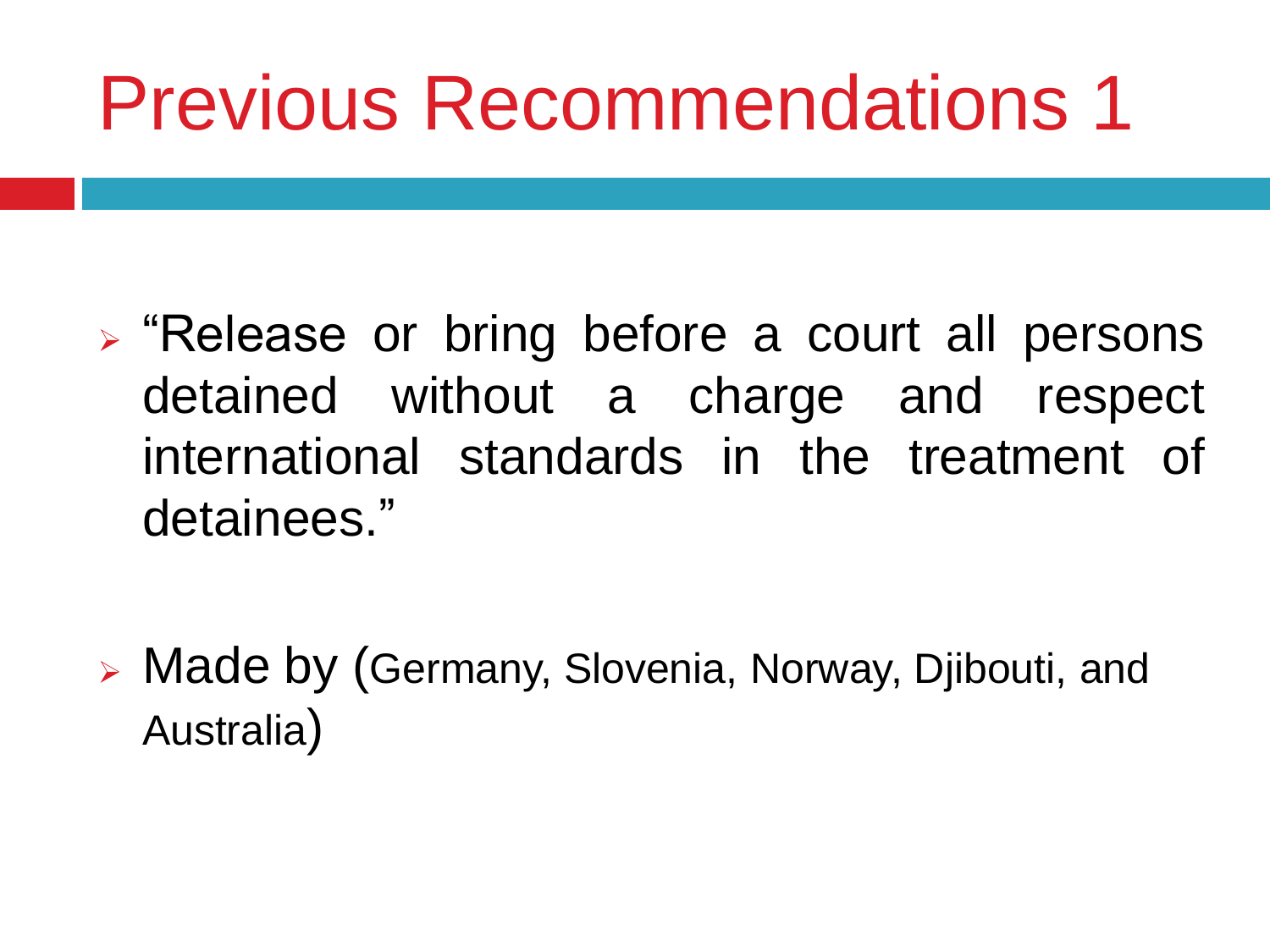# Situation in Eritrea

- ➢ Enforced disappearances, torture, extra judicial executions, and killings.
- ➢ Unlawful arrests, without charges and Trials.
- Numbers exceeding ten thousand.
- ➢ Prison situations are inhumane and far below international standards.
- Resource: \* Report of the Special Rapporteur on the situation of human rights in Eritrea\* A/HRC/38/50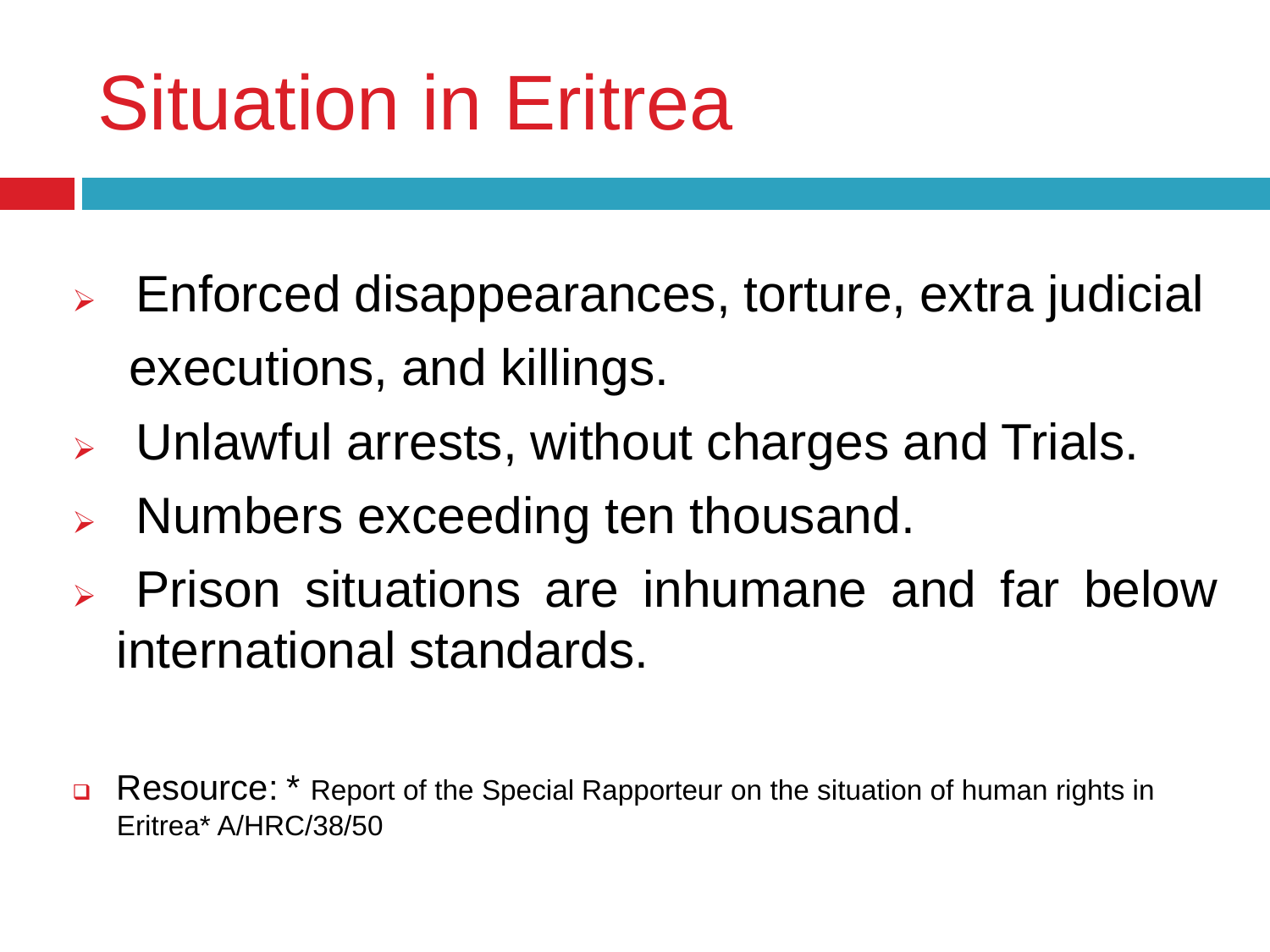### ELL calls that:

- ➢ "Eritrea should improve its prisons conditions, identify the whereabouts of prisoners, and either put them to fair trials or release them immediately."
- ➢ "Allow all concerned international and national human rights organizations access to detention centers."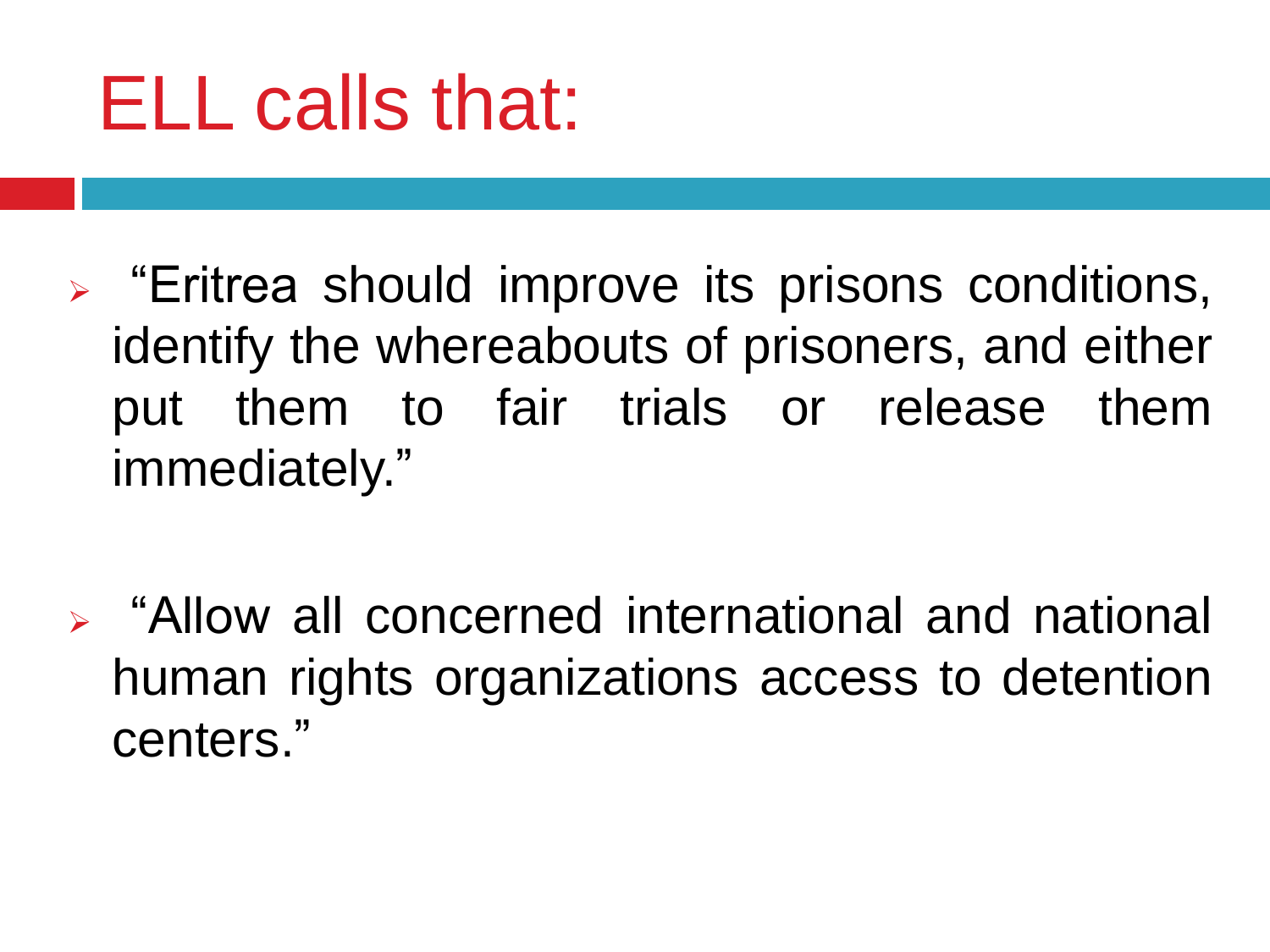## Previous Recommendations 2

➢ "Take further measures to ensure protection of property rights, pursuant to international standards, including the provisions in articles 14 and 21 of the African Commission on Human and Peoples' Rights and article 5 of CERD."

➢ Made by: Italy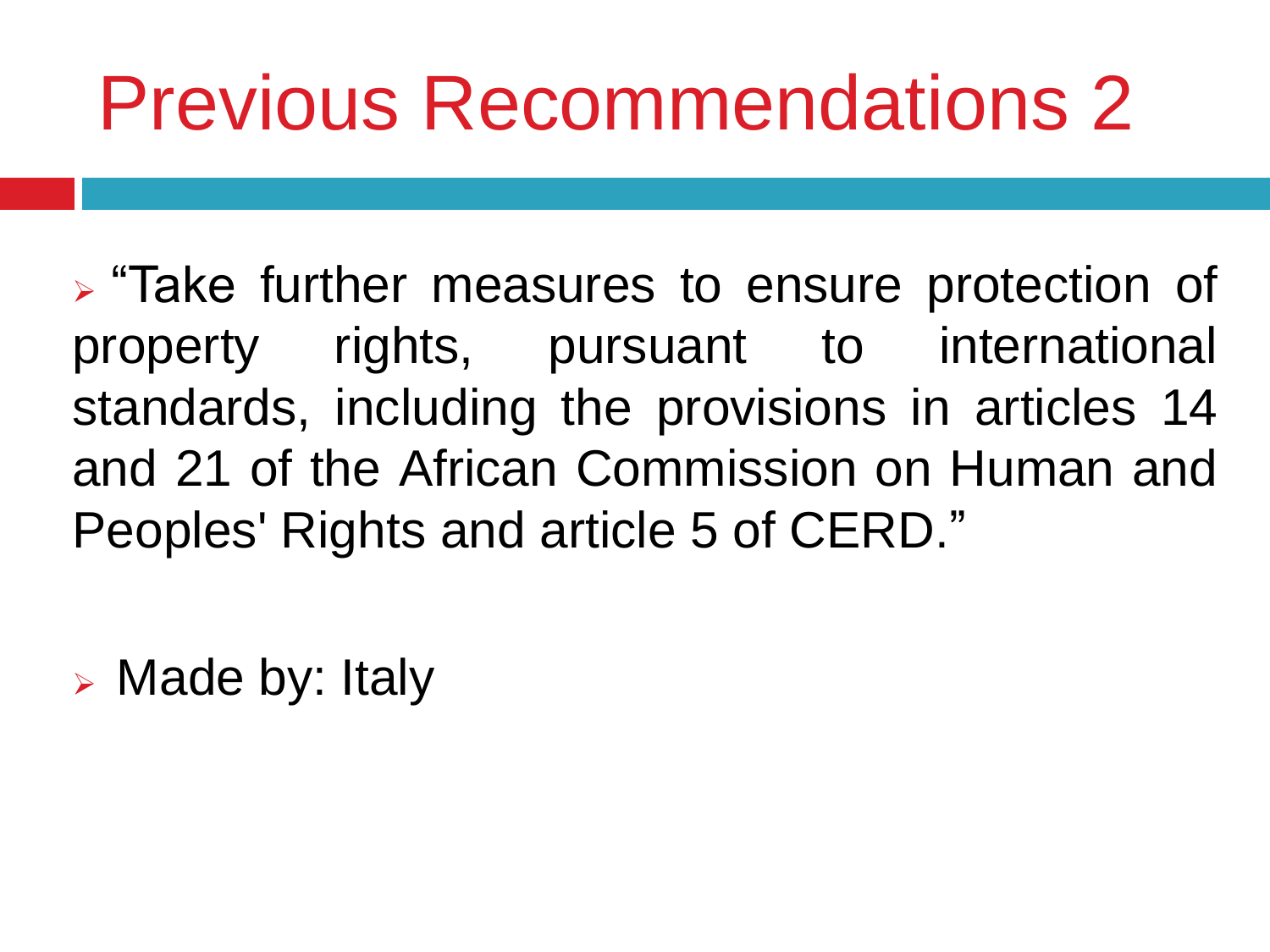# Situation In Eritrea

- ➢ Land expropriation by State of Eritrea continues in the Eritrean Lowlands in the form of resettlement projects.
- ➢ Rightful land owners have been forcibly displaced, and others resettled on their land.

❑ Resource: \*Resolution from the African commission for Human and people rights session 62 Niger 2017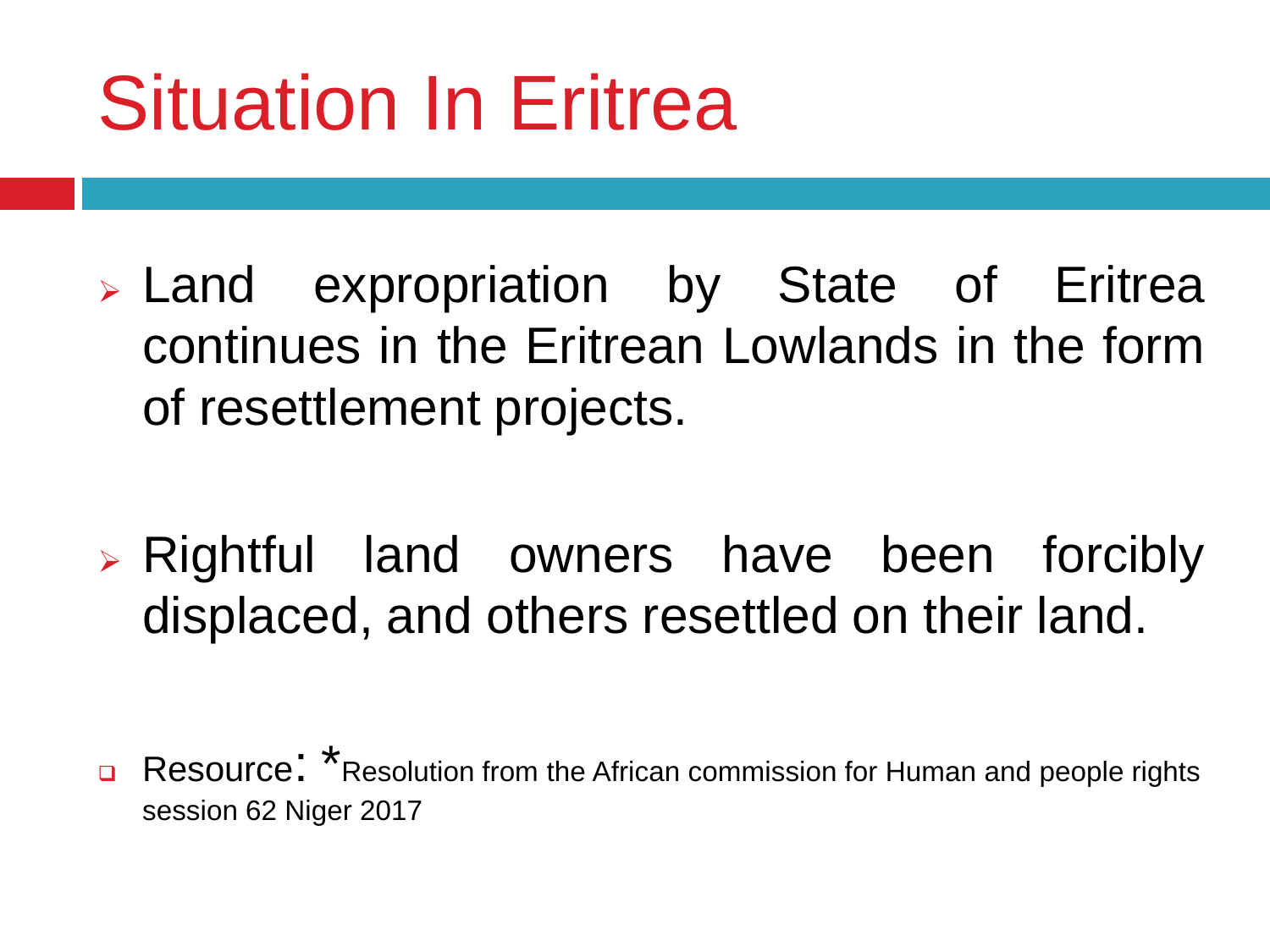#### ELL calls that:

➢ "Land must be returned to its original owners, including the return of displaced owners in refugee camps in Eastern Sudan to their land"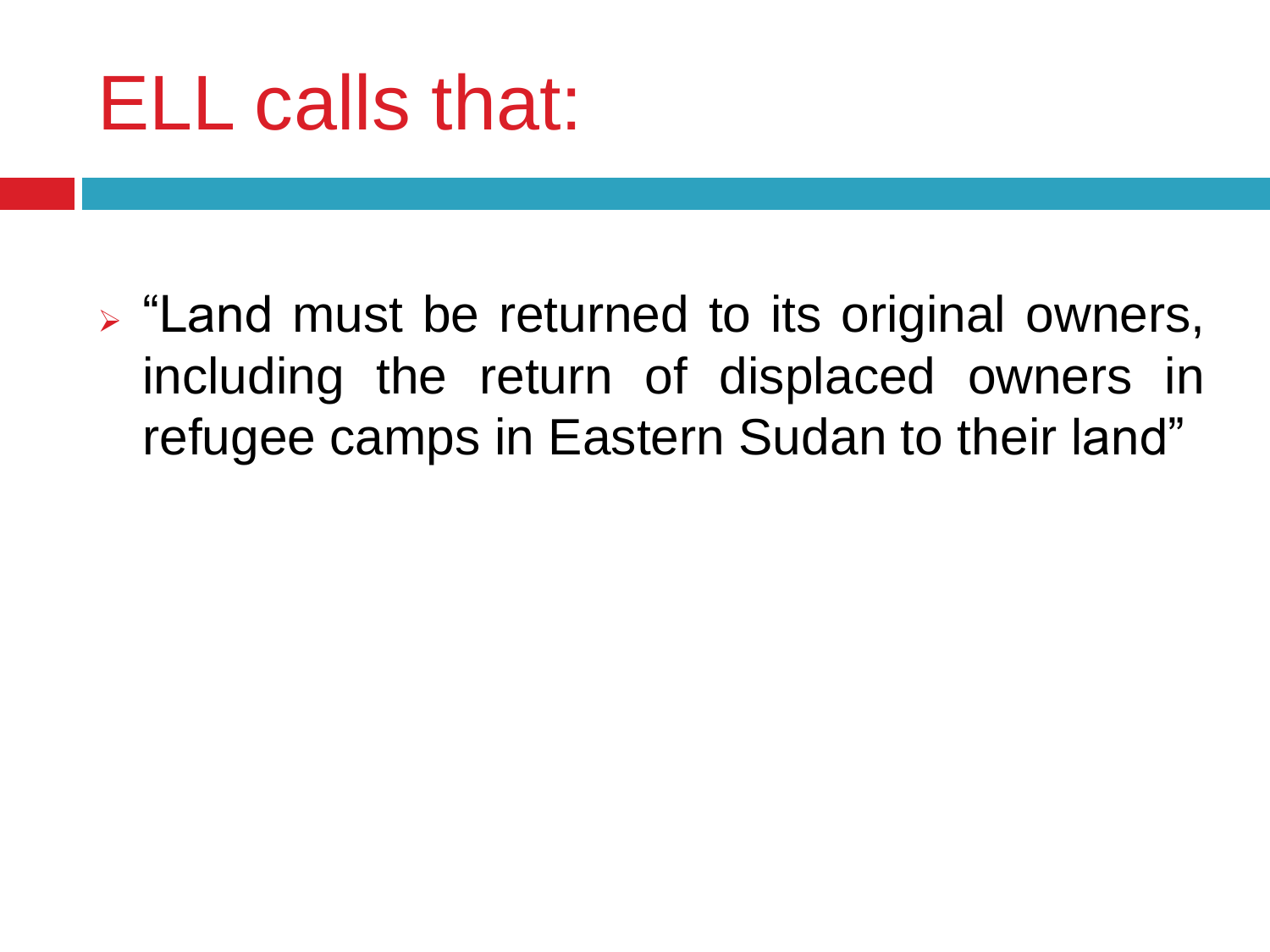## Previous Recommendations 3

- ➢ "Effectively cooperate with OHCHR and the mandate holders of the Human Rights Council, including the Special Rapporteur on the situation of human rights in Eritrea, and issue a standing invitation to the special procedures mandate holders"
- ➢ Made by: (Tunisia, Portugal, Germany, Somalia)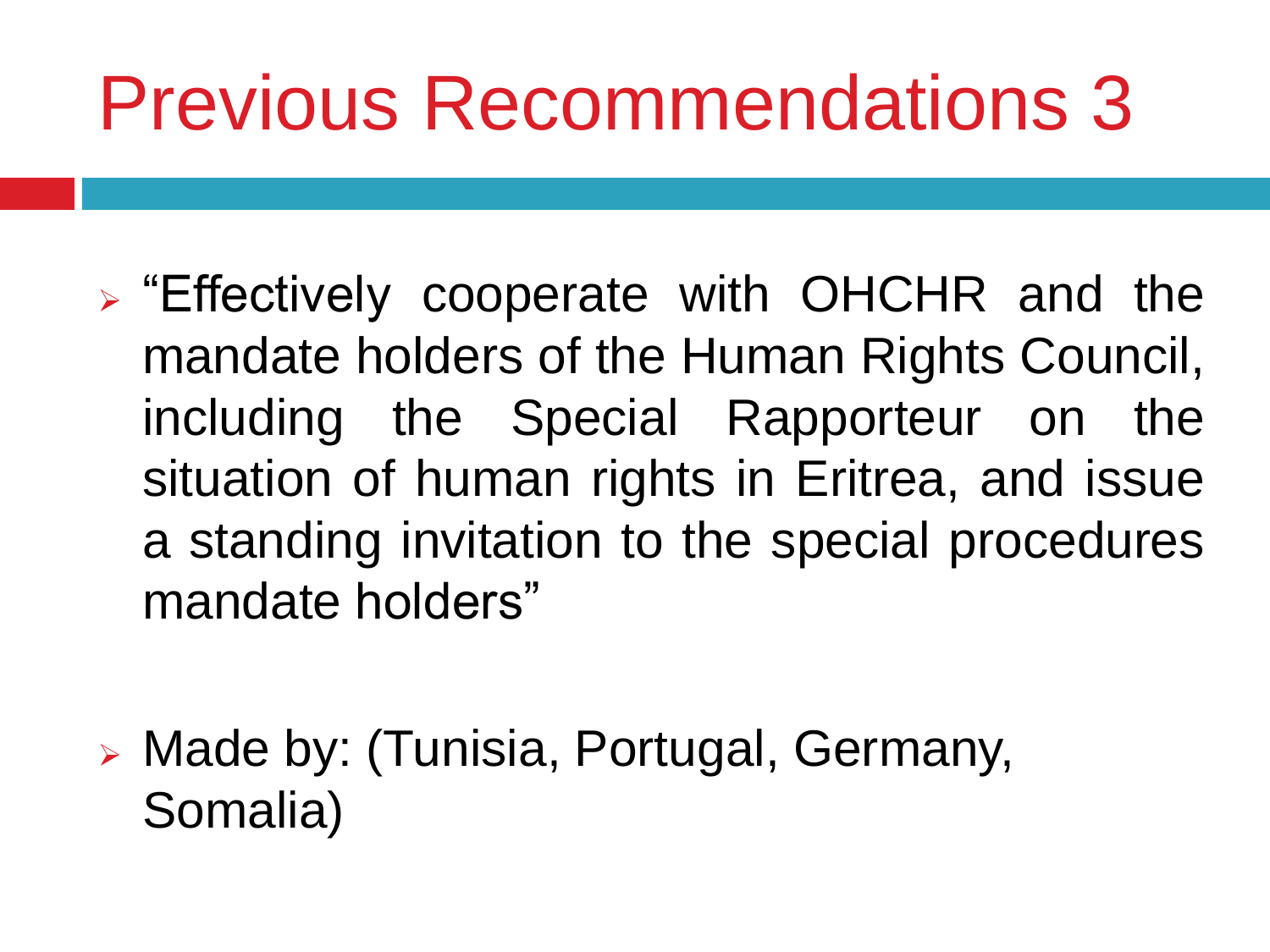# Situation In Eritrea

- ➢ The special Rapporteur had been denied access to Eritrea.
- ➢ Lack of cooperation continues to hinder efforts to carry out monitoring and accountability for human rights situations.
- ❑ Resource: (1) \* A Catalogue of Human Rights Violations in Eritrea by Centre for Human Rights, PULP

(2) \*Report of the Special Rapporteur on the situation of human rights in Eritrea\* A/HRC/38/5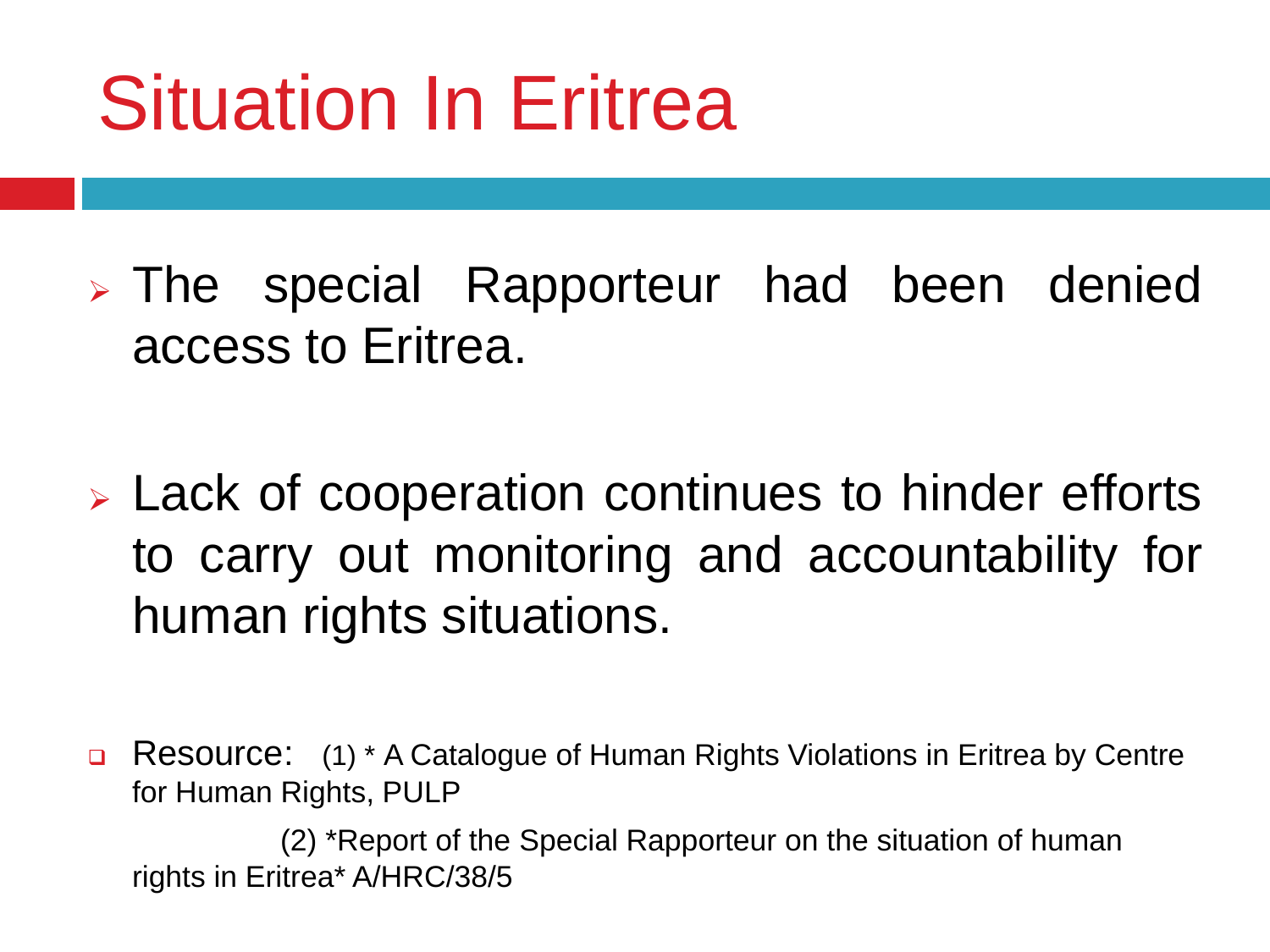### ELL calls that:

- ➢ Eritrea must grant full access to human rights mandate holders & International HR Organisations to Eritrea.
- ➢ Eritrea must agree and facilitate for the Human Rights Council to open an office in Eritrea"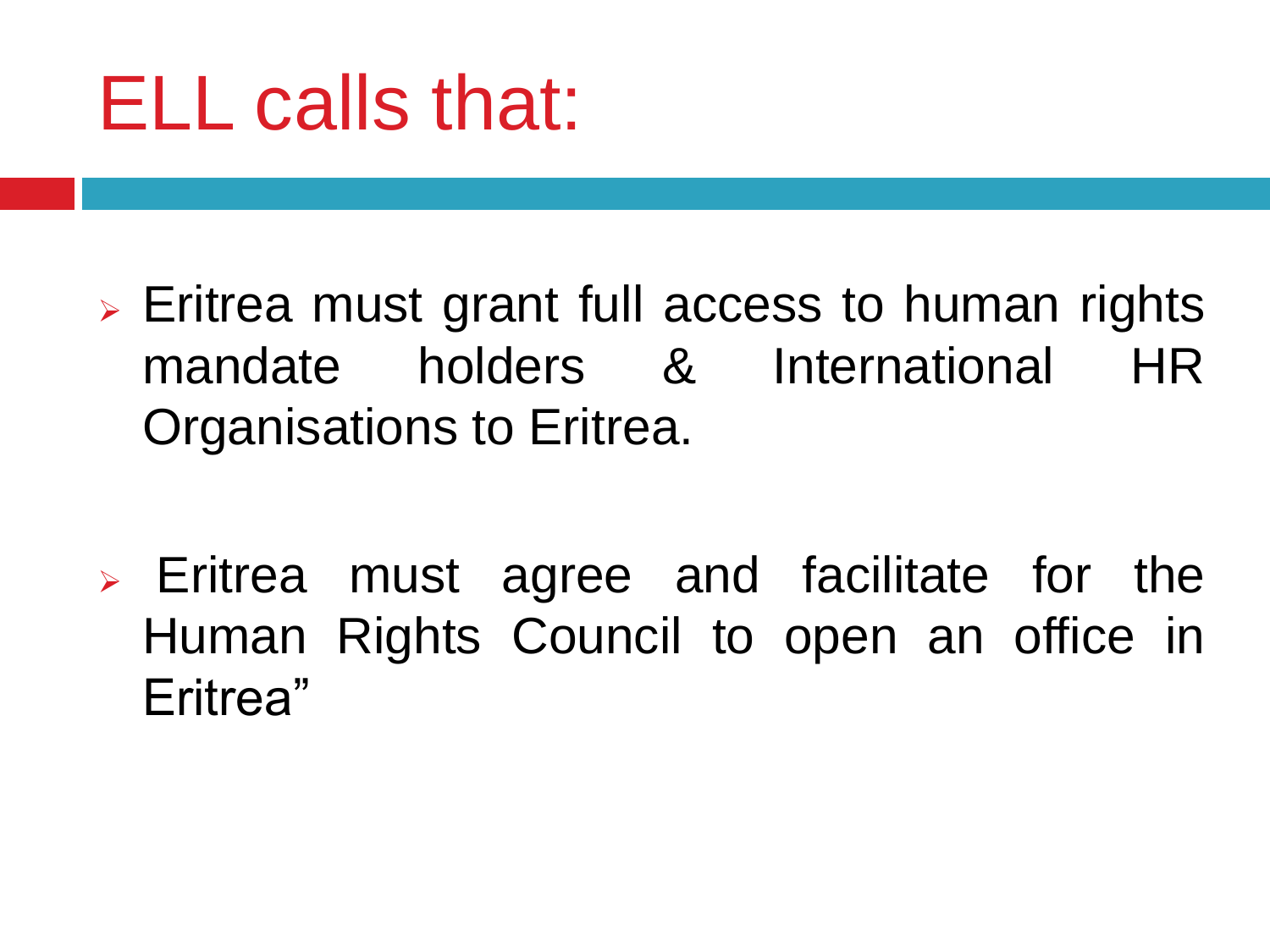## Question to State of Eritrea

➢ After the Peace and Friendship Agreement signed between Eritrea and Ethiopia, is it not high time that the Eritrean Government started to make peace with its own people by refraining from all human rights violations and redressing the wrongs that have been so far committed?